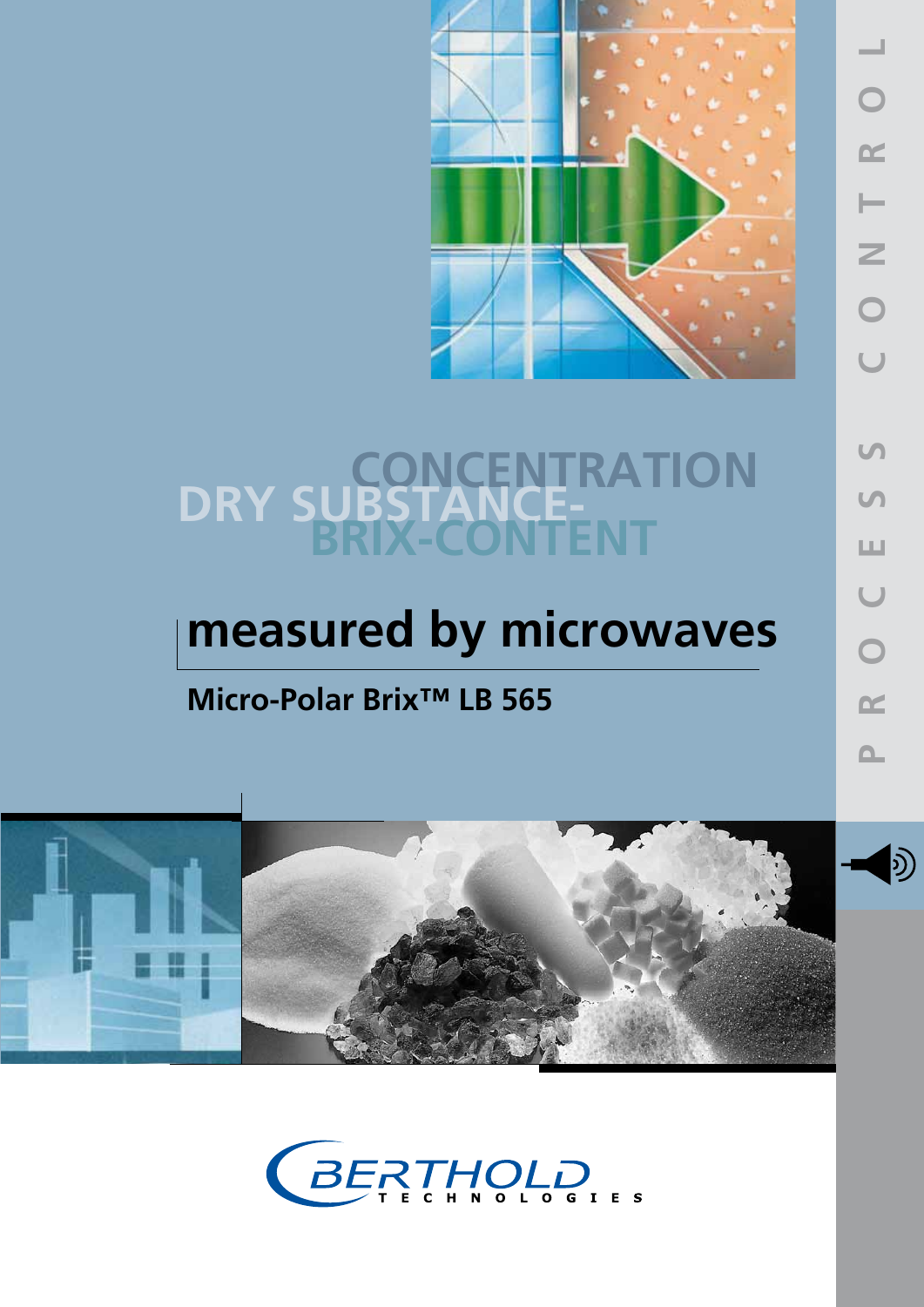#### **Micro-Polar Brix LB 565**

An important parameter for the extraction of sugar is the concentration of the sugar massecuite. Measurement of the dry substance content, usually represented as Brix is absolutely essential in order to optimize, control and improve the sugar quality. Based on more than 60 years of experience in process control, BERTHOLD TECHNOLOGIES provides products, which exactly match the requirements and expectations of sugar producing customers.

We offer specially designed microwave sensors for measurements in product pipelines, dissolved sugar containers, crystallizers and at other process locations. The **Micro-Polar Brix** provides accurate, reliable on-line concentration

-<br>**АКАТНО**СС

measurements of the sugar magma over the entire process.



#### **Measuring Arrangement**

The pan probe is fastened to the assembly flange of the crystallizer and/or integrated into the existing pipeline. The probe is connected to the evaluation unit by a high frequency multi-care cable up to a distance of 10 m. The reference line integrated in this cable provides drift compensation.

The pre-calibrated Micro-Polar Brix supplies very exact measurement values after a simple start-up and automatic reference calibration. The final calibration is automatic and graphic displays of results are provided. In a crystallization process samples may be taken before or after the seed point and the system stores a record of each sample.

2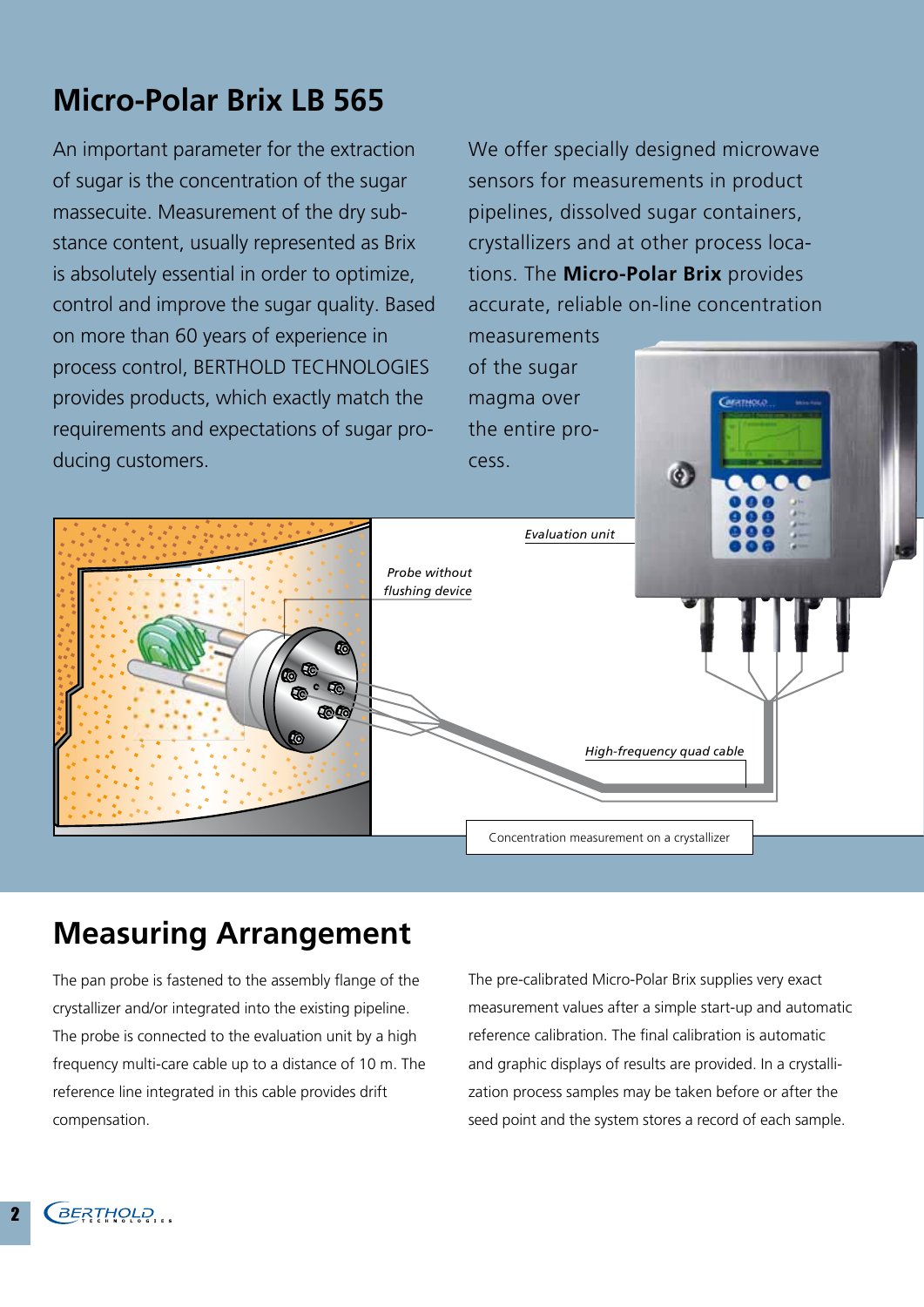#### **Measuring Principle**

Microwaves penetrate the product to be measured, causing free water molecules to rotate, resulting in phase shift and an attenuation of the transmitted microwaves. Micro-Polar Brix uses these two parameters to determine the concentration while compensating for influences of different products and for variations in the purity of the sugar concentrate.

Our multi-frequency technology employs a range of frequencies per measurement cycle to ensure repeatable measurements.





#### **Your Advantages** n **Simple start-up**, system supported sample taking, automatic calibration and graphic display n **Accurate and reliable measurement**  due to two highly stable PLL-synthesizers and multi-frequency technology n **High safety of operation** through accurate and direct DS display during the entire process, separate evaluation unit per measuring point, n Up to **4 calibration curves** can be stored n **High Quality Standards** through ISO 9001

#### **Further measuring solutions for the sugar industry**

- $\blacksquare$  Concentration measurement of milk of lime
- $\blacksquare$  Mass-flow measurement (e.g. beet chips)
- Moisture measurement on bagasse or beet chips



## **System Configuration**

Micro-Polar Brix consists of the evaluation unit, the microwave sensor and a high frequency quad cable. The microwave sensor can consist of:

- Measuring cell of various nominal widths
- Batch pan probe
- $\blacksquare$  Continuous pan probe with flushing device

*Microwaves measuring cell nominal width 50 mm*